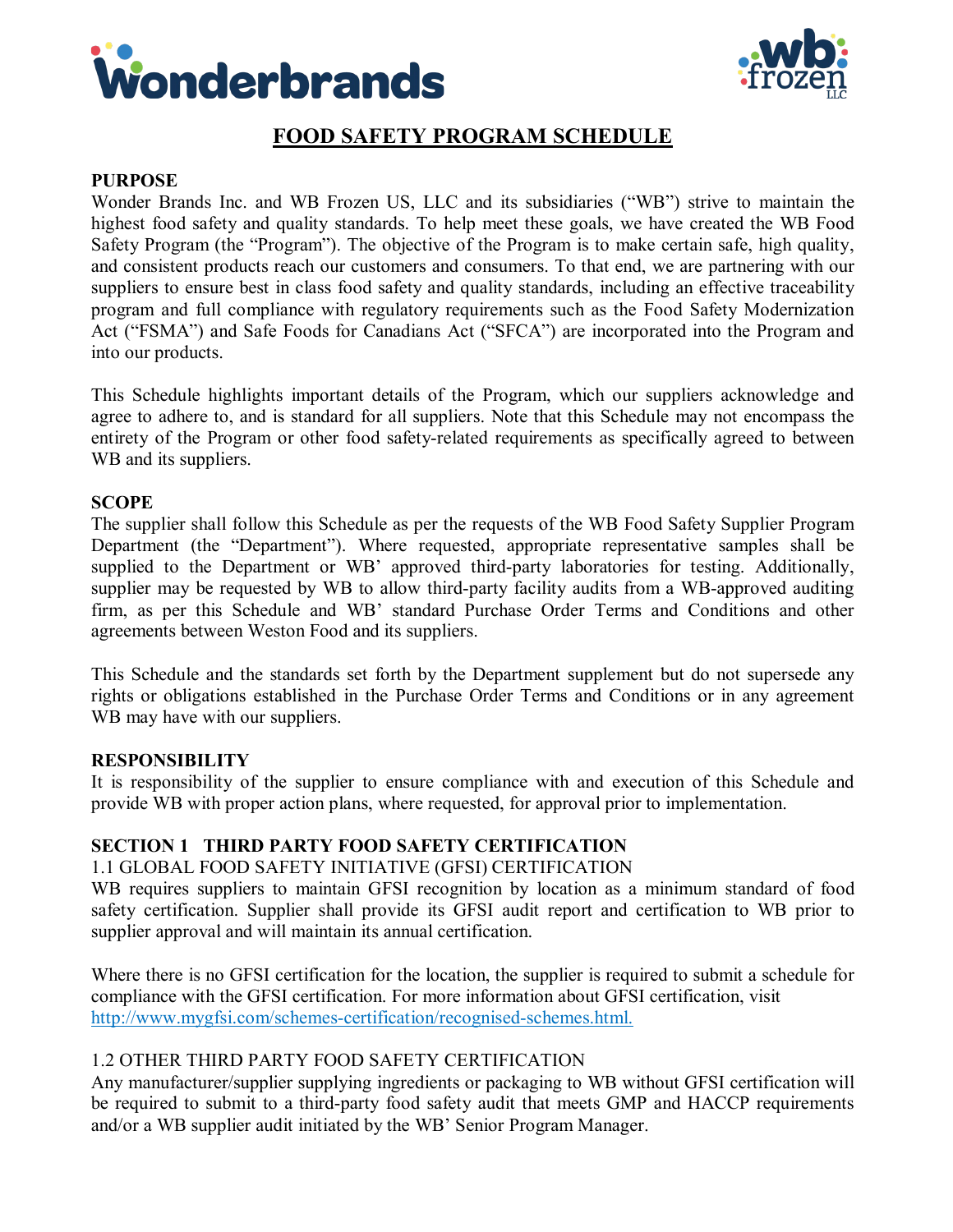## 1.3 QUESTIONNAIRE

If the supplier is not GFSI certified or does not have acceptable third-party food safety audit certificates that meet GMP and HACCP requirements, a secondary level of criteria must be met for approval in our WB system, and a questionnaire must be completed prior to facility approval. The questionnaire is a screening tool used to conduct a Food Safety Risk Assessment and determine the approval status of the supplier.

#### 1.4 WB SUPPLIER AUDIT

The Department may conduct a supplier audit depending on the supplier's risk level as determined by the Food Safety Risk Assessment.

## **SECTION 2 SUPPLIER FSMA IMPLEMENTATION**

FSMA was signed into law on January 4, 2011 and aims to ensure the U.S. food supply is safe by shifting the focus from responding to contamination to preventing it. Please find below link for more information about FSMA and implementation:

<http://www.fda.gov/food/guidanceregulation/fsma/default.htm>

#### FSMA Requirements

Each WB supplier shall complete a risk-based hazard assessment based on FSMA requirements and incorporate this process into their Food Safety Plan with appropriately identified Preventive Controls.

#### *Preventive Controls for Human Food*

FSMA requires that food facilities have safety plans that set forth how they will identify and minimize hazards.

#### *Preventive Control Qualified Individual (PCQI)*

Supplier shall train a PCQI in accordance with the Food Safety Preventive Control Alliance training requirements. Supplier shall have one or more PCQI charged with overseeing and validating that preventive controls are capable of controlling identified hazards and maintaining records for review as is required by the FDA. These programs are to be evaluated both internally by supplier teams and also annually in accordance with GFSI third party assessment standards.

These and other FSMA compliance initiatives will be verified during WB' supplier audits, including but not limited to kill step or lethality validation, PCQI training certification, ingredient risk assessment, food safety plan, and other preventive control measures.

## **SECTION 3 FOREIGN SUPPLIER VERIFICATION PROGRAM (FSVP) REQUIRMENTS**

Importers will be required to perform certain risk-based activities to verify that food imported into the United States has been produced in a manner that provides the same level of public health protection as is required of domestic food processors and produce farms and ensures the products are not adulterated or misbranded with respect to allergen labeling. Requiring importers to take responsibility for the safety of the food they import serves as an additional check on the system. It is the responsibility of FSVP importer to understand the legal/regulatory requirements and to ensure that you adhere to them. FSVP importer acknowledges that WB shall not conduct FSVP activities for product procured under this agreement and shall rely on the FSVP importer for purpose of compliance with the FSVP Final Rule. Please follow the below link for more information on imports

Ver. 20210621

Page **2** of **7**

*Confidential Commercial Information Exempt From Disclosure Pursuant to 5 U.S.C. § 552(b)(4) Exempt from disclosure pursuant to the Access to Information Act (R.S.C., 1985, c. A-1(20)(1)(a)&(b)*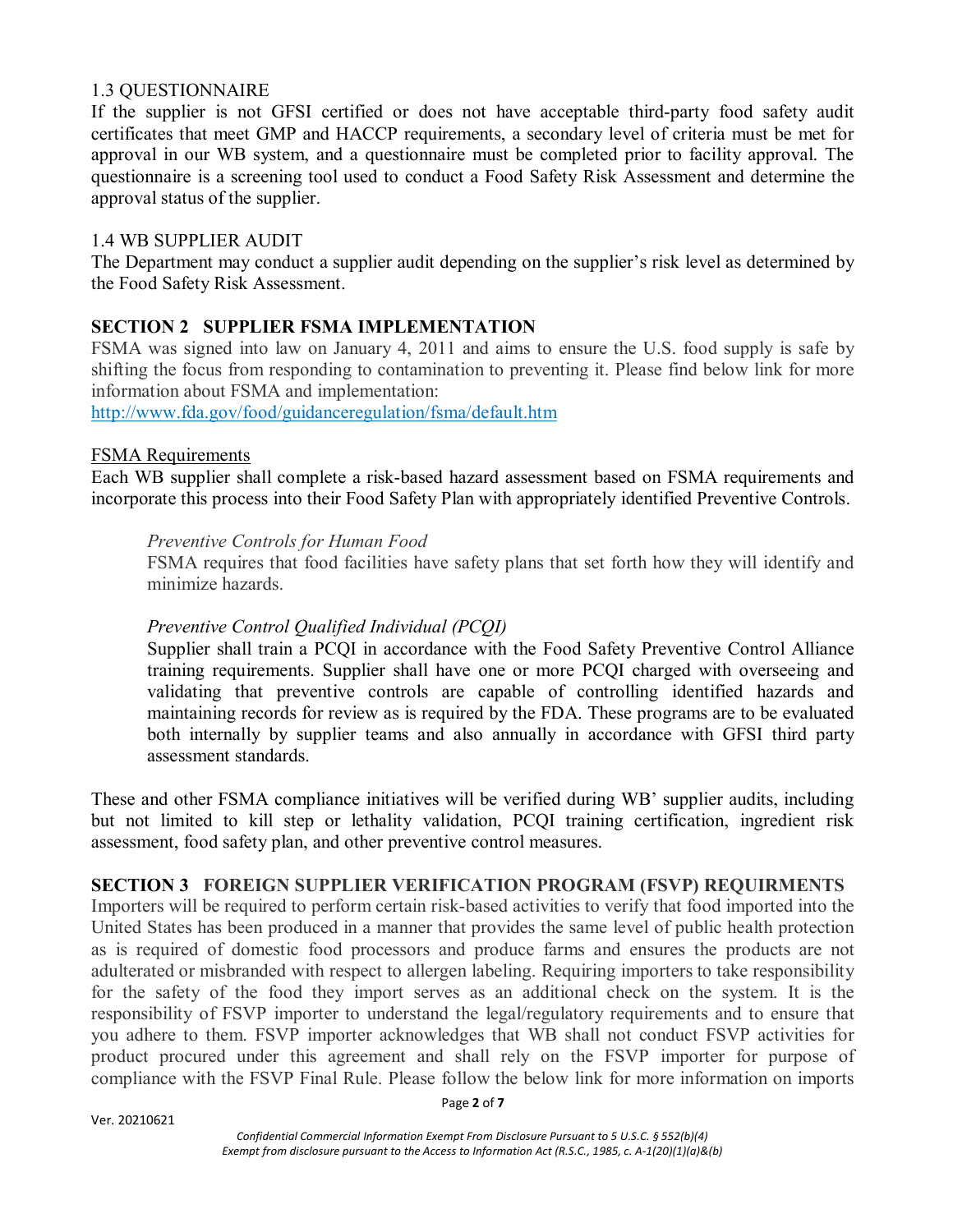under FSMA and the FSMA Final Rule on Foreign Supplier Verification Programs for Importers of Food for Humans and Animals.

<http://www.fda.gov/Food/GuidanceRegulation/FSMA/ucm361902.htm> <http://www.fda.gov/Food/GuidanceRegulation/FSMA/ucm257980.htm>

# 3.1 FSVP THIRD-PARTY CERTIFICATION PROGRAM

The FSMA Final Rule establishes a system for the FDA to authorize the accreditation of third-party certification bodies to perform food safety audits and issue certifications for foreign food facilities and the foods they produce. These certifications will be required for participation in the Voluntary Qualified Importer Program (VQIP), which will allow for expedited review and entry of foods from importers in the program. Additionally, to prevent potentially harmful food from reaching U.S. consumers, the FDA can require, in specific circumstances, that a food offered for import be accompanied by a certification from an accredited third-party certification body.

# 3.2 FSVP THIRD PARTY CERTIFICATION

Accredited third-party certification bodies and auditors may conduct food safety audits and issue certifications for foreign facilities producing food for humans. Each third-party auditing body must be certified under new FSMA program and must maintain its certification on file. Supplier must ensure auditor compliance or find another certified auditor in good standing. The cost of certification and accreditation are the responsibility of suppliers and the accreditation bodies. Please see the below link for FSMA fees.

[https://www.federalregister.gov/documents/2016/12/14/2016-30034/food-safety-modernization-act](https://www.federalregister.gov/documents/2016/12/14/2016-30034/food-safety-modernization-act-third-party-certification-program-user-fee-rate-for-fiscal-year-2017?source=govdelivery&utm_medium=email&utm_source=govdelivery)[third-party-certification-program-user-fee-rate-for-fiscal-year-](https://www.federalregister.gov/documents/2016/12/14/2016-30034/food-safety-modernization-act-third-party-certification-program-user-fee-rate-for-fiscal-year-2017?source=govdelivery&utm_medium=email&utm_source=govdelivery)[2017?source=govdelivery&utm\\_medium=email&utm\\_source=govdelivery](https://www.federalregister.gov/documents/2016/12/14/2016-30034/food-safety-modernization-act-third-party-certification-program-user-fee-rate-for-fiscal-year-2017?source=govdelivery&utm_medium=email&utm_source=govdelivery)

# **SECTION 4 FACILITY AND INGREDIENT CHANGE NOTIFICATION**

Supplier agrees to notify WB of any material changes to its facility or raw materials including but not limited to components, allergens, country of origin, GMO status, and packaging and/or processing methods. No changes may be made by the supplier without the prior written consent of WB. If changes are made to a supplier's facility, the new or modified facility will be subject to the same third party certification and regulatory requirements as expected of new suppliers.

# **SECTION 5 FOOD SAFETY DOCUMENTS**

Any and all documents required to be maintained by supplier for all raw materials, packaging, and new facilities after award of business by WB shall be made available upon request. It is the supplier's responsibility to keep their food safety documentation current and to notify WB promptly of any expirations, cancellations, or changes.

# **SECTION 6 WB TESTING REQUEST**

WB takes food safety and compliance with food safety Acts and regulations very seriously. As part of WB Supplier monitoring program and to be in line with FSMA, which requires a supply-chain program as a preventive control, and under Subpart G–Supply-chain Program in the Preventive Controls for Human Food regulation requirements, manufacturing/processing facility must have a risk-based supply chain program for those raw material and other ingredients for which it has identified a hazard requiring a supply-chain applied control.

FSMA's preventive controls final rules require that a facility verify that hazards are being controlled and that corrective action is being taken to prevent contamination. Supplier's decision to conduct

Ver. 20210621

Page **3** of **7**

*Confidential Commercial Information Exempt From Disclosure Pursuant to 5 U.S.C. § 552(b)(4) Exempt from disclosure pursuant to the Access to Information Act (R.S.C., 1985, c. A-1(20)(1)(a)&(b)*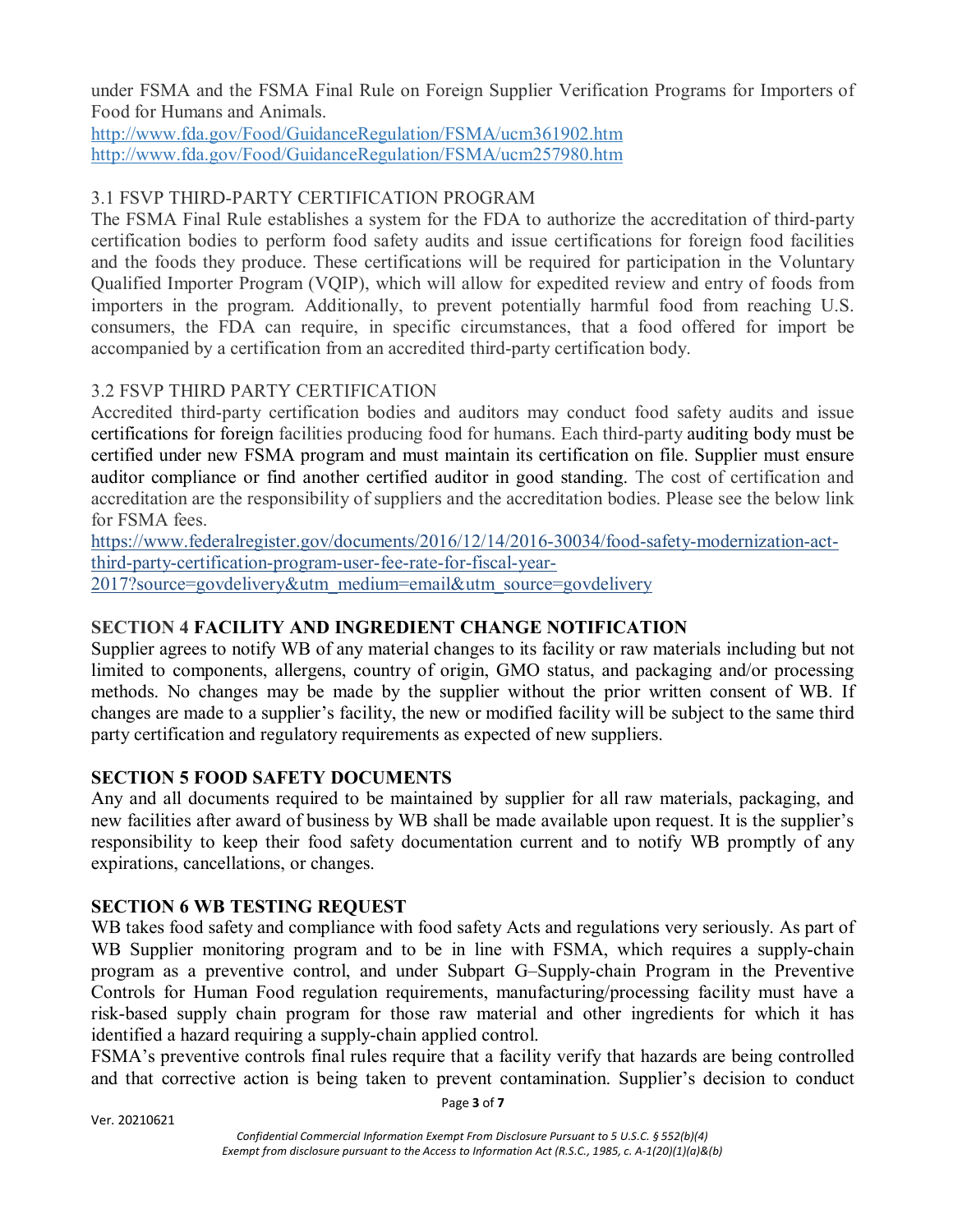regular testing can serve to reflect a risk-based approach consistent with its hazard analysis. Consequently, the FDA expects those facilities that produce foods that have frequently been associated with outbreaks of foodborne illness or pathogen contamination or those that produce RTE foods will establish product testing programs more often that facilities that do not produce such foods. As such, the Department has created a testing program based on the risk of ingredients used in each of our product categories.

Suppliers providing ingredients that have been selected for this program will be required to provide COA and external lab testing to our plants per lot. Description of the ingredients to be tested, the required parameters and WB internal specifications will be provided in the testing request by the Department.

As part of WB testing, we request suppliers to initiate annual external lab testing for the verification of parameters determined in the COA for high risk raw materials. Split samples from a specific lot will be sent to supplier selected lab(s) (labs must hold ISO 17025 accreditation) and WB' selected lab to initiate the testing process. Lab reports must be provided to WB annually.

It is required that items that are being tested for the presence of pathogens be kept on hold in the supplier facility and not be released or shipped until all test results have been confirmed acceptable. Supplier is to ensure that holding the specific lot does not result in any shortage or supply issues for WB.

## **SECTION 7 RECALL POLICY**

Suppliers are expected to acknowledge and agree to the conditions of the WB recall policy and procedure. Please find attached recall notification information for more details and contact information.

## **SECTION 8 TRANSPORTATION REQUIREMENTS**

Food related products, including the contents, packaging, and labeling must be:

- a) suitable for food shipments and in a manner that prevents damage and/or contamination of products;
- b) placed on pallets and shrink-wrapped in acceptable condition (no splinters or holes) and free of debris;
- c) placed in trailers or other containers that are :
	- a. cleaned on a regular basis and able to provide evidence of such;
	- b. constructed of materials that are suitable for food contact, with clean interior, free from mold and/or noxious or invasive odors;
	- c. sealed and/or locked prior to leaving site of origin, and resealed if multiple stops/deliveries are made, arriving with seal intact at point of destination;
	- d. restricted to food use, or, if carrier is for food and non-food use, non-food items must exclude items that could contaminate products, including but not limited to
		- i. paints and solvents,
		- ii. pesticides and hazardous chemicals,
		- iii. perfumed soaps, detergents, and other similar materials,
		- iv. meat, meat by-products, seafood (that are not in frozen state and not packaged in fully sealed primary and secondary packaging), and
		- v. dirty equipment and construction materials.

Page **4** of **7**

Ver. 20210621

*Confidential Commercial Information Exempt From Disclosure Pursuant to 5 U.S.C. § 552(b)(4) Exempt from disclosure pursuant to the Access to Information Act (R.S.C., 1985, c. A-1(20)(1)(a)&(b)*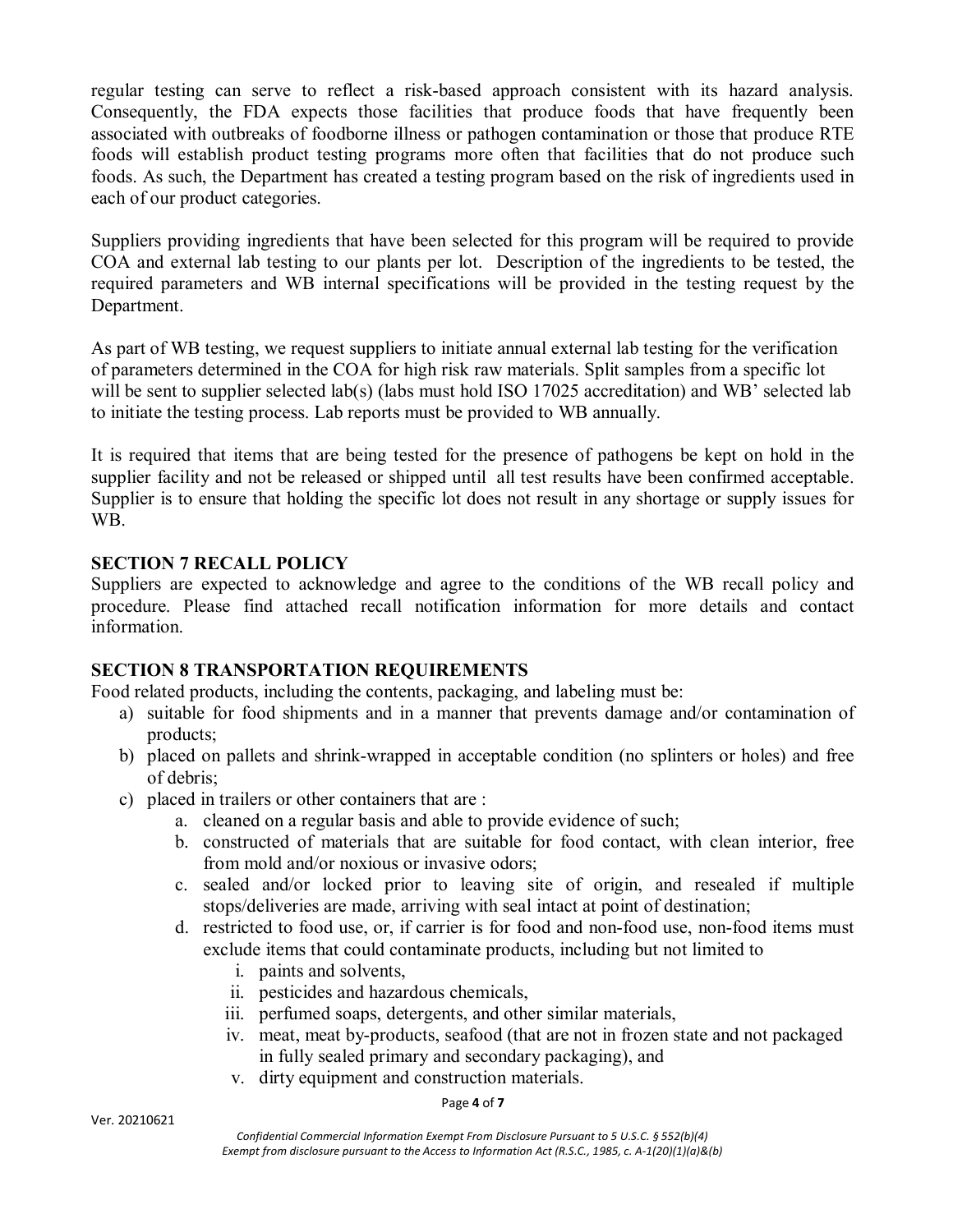- e. loaded, arranged and unloaded in a manner that prevents damage and contamination of food and packaging materials;
- f. temperature controlled to the specification noted on the applicable Bill of Lading or shipping documents (temperature monitoring/reefer downloads must be made available to WB upon request in the event temperature integrity is in question);
- g. capable of and practicing the segregation of raw materials when contaminants such as allergens are being transported where they could in turn contaminate non-allergen ingredients (records of previous loads must be made available to WB upon request); and
- h. well maintained with a documented breakdown procedure in place that includes consideration of
	- i. facility for vehicle drivers to easily contact WB in the event of a vehicle break down/accident or private carrier assistance,
	- ii. provision of a back-up vehicle or rapid repair facility,
	- iii. evaluations of the products affected by break down and responsibility for doing so, and
	- iv. records that include all details of action taken which must be made available to Weston upon request.

Furthermore, with respect to the delivery of bulk ingredients, the Supplier, carrier or contracted third party carrier shall ensure that:

- a) the driver remain with the vehicle at all times during the unloading process;
- b) the driver abide by any location-specific requirements pertaining to spill prevention communicated by WB; and
- c) the driver be capable of addressing upsets resulting from the delivery process.

Bulk liquid carriers are encouraged to carry their own spill response materials and to train their drivers in the carrier's spill response requirements.

Should you have any questions or concerns with respect to this schedule please contact me.

## **WONDER BRANDS INC.**

Carla Marett Corporate Director of Quality – North American Corporate Food Safety Supplier Program Manager

1425 The Queensway, Etobicoke, ON. M8Z 1T3 Email: [carla.marett@westonfoods.com](mailto:carla.marett@westonfoods.com)  Office: (647) 502-3798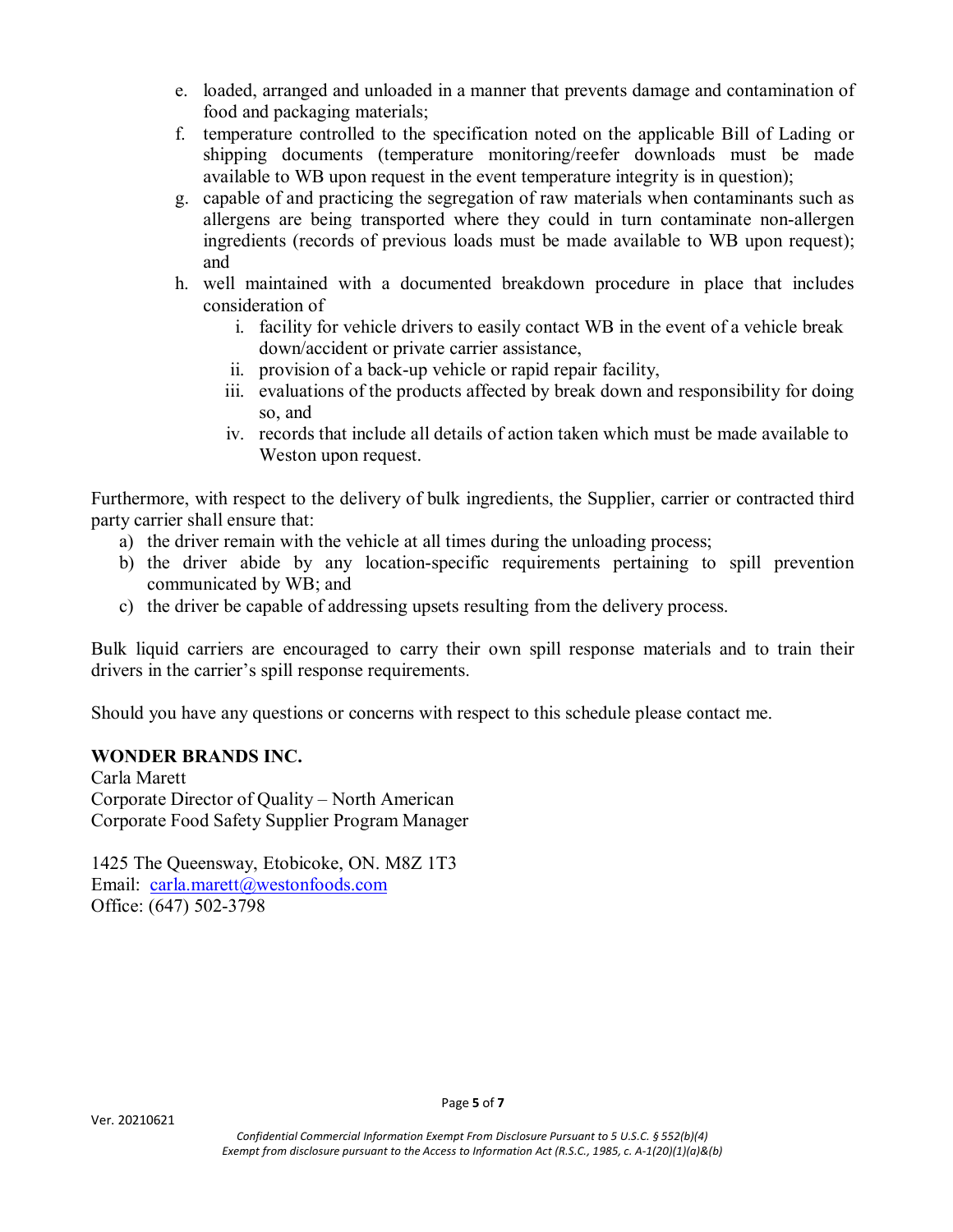



# **WONDER BRANDS INC. AND WB FROZEN US, LLC SUPPLIER RECALL PROGRAM**

A primary business goal of Wonder Brands Inc. and WB Frozen US, LLC (collectively "WB") is to provide safe, high quality, and consistent products to our customers and consumers.

This WB Recall Program requires all suppliers, including brokers, to immediately notify a member of our Supplier Program Recall Team of any product recall or withdrawal.

COMPLIANCE WITH THE WB SUPPLIER RECALL PROGRAM IS IN ADDITION TO AND DOES NOT SUPERSEDE ANY RIGHTS OR OBLIGATIONS ESTABLISHED IN THE PURCHASE ORDER TERMS AND CONDITIONS OR IN ANY AGREEMENT WB MAY HAVE WITH OUR SUPPLIERS.

WB' suppliers are required to contact us directly to eliminate delays and ensure the communication of issues to the appropriate recipients.

| WB                          |                        |                     |                  |                                 |  |  |
|-----------------------------|------------------------|---------------------|------------------|---------------------------------|--|--|
| <b>Supplier Recall Team</b> |                        |                     |                  |                                 |  |  |
| <b>Name</b>                 |                        | <b>Office phone</b> | <b>Cellular</b>  | Email                           |  |  |
|                             |                        | number              | number           |                                 |  |  |
| Primary                     | Carla Marett           | $(647)$ 502-2798    | $(647)$ 502-3798 | Carla.Marett@WestonFoods.com    |  |  |
|                             | (Corporate Director of |                     |                  |                                 |  |  |
|                             | Quality - North        |                     |                  |                                 |  |  |
|                             | America)               |                     |                  |                                 |  |  |
| Alternate                   | Kate Honeyborne        | $(416)$ 252-7323    | $(519)$ 217-7107 | Kate.Honeyborne@WestonFoods.com |  |  |
|                             | (Corporate Manager,    | Ext 2602            |                  |                                 |  |  |
|                             | Supplier & Internal    |                     |                  |                                 |  |  |
|                             | Audit)                 |                     |                  |                                 |  |  |
| Alternate                   | Sagar Jadhav           | $(416)$ 252-7323    | $(647)$ 609-6160 | Sagar.Jadhav@WestonFoods.com    |  |  |
|                             | (Supplier Auditor,     | Ext 2659            |                  |                                 |  |  |
|                             | SHEQ – Food Safety)    |                     |                  |                                 |  |  |
| Alternate                   | Anna Koo               | $(416)$ 252-7323    | $(647)$ 216-8465 | Anna.Koo@WestonFoods.com        |  |  |
|                             | (Supplier Auditor,     | Ext 2227            |                  |                                 |  |  |
|                             | SHEQ - Food Safety)    |                     |                  |                                 |  |  |

## **Reporting a recall or withdrawal:**

Timeline, accuracy and comprehensive details will allow us to work with our suppliers to ensure the containment and removal of potentially harmful products/ingredients found in our plants. The following information is required when reporting a recall or withdrawal to WB:

| Product(s) and description   | Common name and description of product                        |
|------------------------------|---------------------------------------------------------------|
| Size and pack                | Bulk, bag and pack size, etc.                                 |
| Codes involved               | Identify product codes, location of codes and explanation     |
| Lot codes, shipping date and | Lot codes (Date of manufacture and/or expiry date and package |